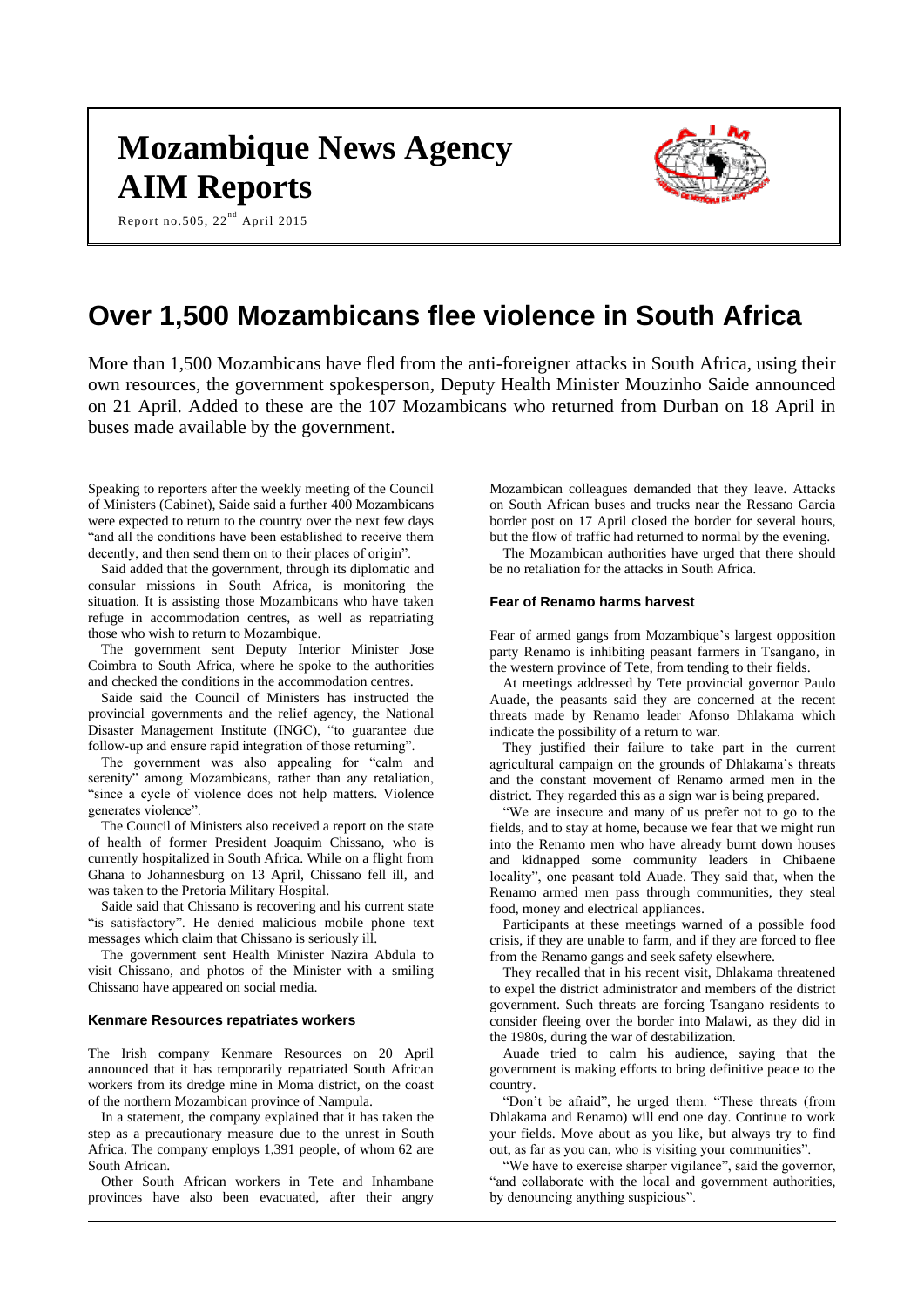# **Assembly passes five year programme**

The Mozambican parliament, the Assembly of the Republic, on 14 April approved the government's five year programme for the 2015-2019 period.

All opposition deputies present voted against, but since the ruling Frelimo Party has an overall majority the programme still passed easily. The 137 Frelimo deputies present voted in favour, while the 102 deputies from Renamo and from the Mozambique Democratic Movement (MDM) voted against.

During the debate, some opposition deputies, such as Renamo's Antonio Timba, claimed there are no specific targets in the programme.

Antonio Muchanga, also of Renamo, complained that the programme set no figures for the wages of teachers, nurses or police, nor did it give any figures for how many police would be trained, and how many would retire over the five years, while Venancio Mondlane of the MDM said that the programme set no target for agricultural productivity, and "relegates agriculture to a secondary position".

For Frelimo, Jaime Neto declared that the programme "expresses the longings of the Mozambican people", and "sets the great strategic priorities for the next five years".

The programme for 2015-2019 contains a large number of specific targets and indicators against which the government's success or failure can be measured at the end of the period.

It sets a target for recruiting 42,500 new teachers, which is an average of 8,500 teachers a year. This will bring the number of pupils per teacher in the country's primary schools down from the 2014 figure of 62 to 57 in 2019.

To reduce the problem of children studying on the floor, hundreds of thousands of school desks will be acquired. The target for the five year period is 700,000 desks, which compares with only 200,000 acquired in the 2010-2014 period. 4,500 new classrooms are to be built by 2019: this compares with 3,500 built between 2010 and 2014.

A new target is added for child mortality. The number of children who die before their fifth birthday should fall from the 2014 figure of 97 per thousand live births to 90 per thousand by 2019. The government also hopes to cut the number of children under the age of five suffering from chronic malnutrition from 43 per cent to 35 per cent.

The number of children who are fully vaccinated should rise from 82 to 94 per cent, and the number of births in health units should rise from 71 to 75 per cent.

The housing target, as the opposition Mozambique Democratic Movement (MDM) was quick to point out, is very modest. The state will build just 35,000 houses by 2019 – 7,000 a year. In the previous five year period, the state built a mere 1,922 houses.

The target for the number of plots of land demarcated, with access to basic infrastructures, on which people can build homes, is 200,500, or 40,100 a year. This is fewer than the 313,665 plots demarcated between 2010 and 2014.

The government also clearly accepts that for the next five years most Mozambicans will work in peasant agriculture or the urban informal sector. The target for the creation of formal jobs, in both the public and private sector, is  $1,483,562$  – which is an average of 296,712 a year. That figure is not much higher than the 273,347 jobs a year created between 2010 and 2014.

According to the projections from the 2007 population census, over 500,000 people are reaching the age of 18 every year, and by 2019 that figure will be over 600,000. At best there will be formal sector jobs for half of them.

# **Disinformation leads to looting of cholera centre**

A mob vandalized and looted a cholera treatment centre in the central city of Quelimane on 17 April after a rumour spread that staff were extracting body parts from patients.

After the death of one of the cholera patients, relatives were misinformed that there were parts missing from the body. The rumour spread rapidly and an angry crowd attacked the treatment centre.

They destroyed medical equipment, vandalized the bathrooms, and stole the furniture and utensils used in the treatment of patients. The mob attacked health workers, who fled and took refuge in a nearby police station.

When she heard of the attack, the Zambezia Provincial Director of Health, Luis Cumba, went to the centre but she too was assaulted, and had to be rescued by families living in the vicinity who took her into one of their houses. Members of the crowd claimed that health workers had deceived the public about cholera, and that the true purpose of the treatment centre was the trafficking in human body parts.

When police arrived on the scene they fired into the air, but this was not enough to disperse the crowd. The situation was only brought under control when a riot police unit was called in, and fired tear gas into the mob.

The police have arrested six people in connection with the attack and managed to recover the centre's stolen generator.

#### **Study finds support for Depo Provera**

About two thirds of women in the northern province of Cabo Delgado know nothing about contraceptive methods, according to a study released in Maputo on 15 April.

The study was undertaken in the Cabo Delgado districts of Chiure and Montepuez by the NGO Pathfinder International and the Bixby Centre for Global Reproductive Health, in partnership with the Mozambican Health Ministry and funded by the United States Agency for International Development (USAID).

The research was designed to see how acceptable rural women would find the injectable contraceptive, Depo Provera.

The researchers found that although initially most of the women expressed no interest in, or no knowledge of contraceptives, they became enthusiastic about Depo Provera.

Bixby Centre representative Ndola Prata said that, of the 1,432 women involved in the study, 80 per cent expressed satisfaction with this method of contraception. "We observed cases of women who had never before used any contraceptive methods, but with the introduction of Depo Provera, they began to accept the injections", she said.

She believed rural women found Depo Provera attractive because it is long lasting. To avoid pregnancy, one injection every three months is sufficient. A significant minority of the women (25 per cent) said they liked Depo Provera because they could hide it from their husbands, who did not authorize contraception.

Ministry of Health representative Olga Sigauque said the study was important, and comes at a time when the ministry is renewing family planning strategies. She hoped the study would contribute to the effective implementation of Depo Provera in the countryside, and a consequent reduction in the number of unwanted pregnancies.

The study ran from February 2014 to April 2015. Participants were asked to take three Depo Provera injections, and most of them did so - 81 per cent of the women received all three injections.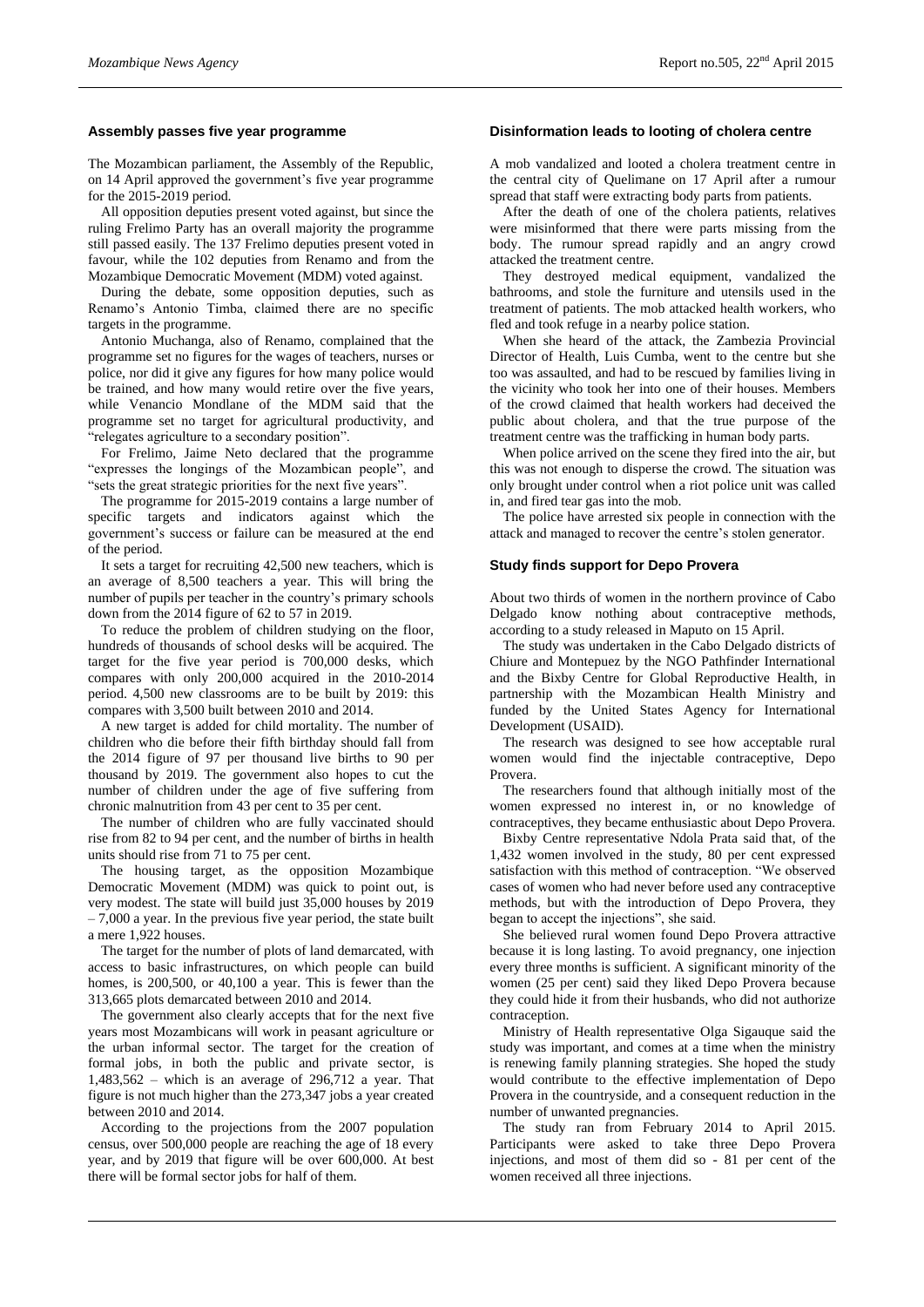# **Agreement on locally assembled buses**

Transport Minister Carlos Mesquita on 15 April signed an agreement with the vehicle assembly plant, Matchedje Motors, to acquire buses to improve urban public transport.

Matchedje Motors, built on an area of 20,000 square metres in Machava, in the southern city of Matola, results from a partnership between the Mozambican state and the Chinese company China Tong Jian Investment. With a total planned investment of US\$150 million, the factory was inaugurated in October 2014. The factory can produce a variety of vehicles, including electric scooters, buses and four wheel drive cars.

Mesquita said he was impressed by his visit to the factory, and hoped that buses from Matchedje Motors will eliminate the use of overcrowded and hazardous open pick-up trucks (known ironically as "My Love") for passenger transport.

The company's general manager, Song Shengjie, said US\$20 million has already been invested in Matchedje, and he was confident that they will be able to supply the buses.

Mesquita also confirmed to reporters that he has sacked Ana Dimande as General Director of the scandal-ridden Land Transport Institute (INATTER), the body responsible, among other things, for the issuing of driving licences.

He signed the dispatch relieving Dimande of her duties on 14 April, a few days after the independent news sheet "Mediafax" had published details of how Dimande was paying herself a salary of about 500,000 meticais (US\$14,800) a month.

"Mediafax" reported this violated a directive signed by the ministers of finance and of transport in September last year which fixed the basic wage of the General Director at 168,000 meticais a month, plus rent, telephone and entertainment allowances amounting to around 33,000 meticais a month. Bonuses and allowances other than those mentioned in the dispatch were not permitted.

In February, after Mesquita visited INATTER, the institution cancelled 75 of its 81 bank accounts. There had been persistent allegations of corruption in the issuing of driving licences, and INATTER did not explain why it needed such a large number of accounts.

An even more serious measure was a drastic reduction in the number of INATTER staff who can operate the computer system used to issue the licences. Previously 222 INATTER officials had access to the system, but this was now 59.

Mesquita has appointed Ana Paula Simoes, previously Nampula provincial director of transport and communications, as the new General Director of INATTER.

#### **Carriages and buses to be imported from China**

The Mozambican government plans to import 70 railway carriages from China by the end of this year, in order to minimize the shortage of passenger transport.

Transport Minister Carlos Mesquita revealed this information on 20 April at a parliamentary hearing on the government's Economic and Social Plan for 2015, organized by the Agriculture, Economics and Environment Commission of the Assembly of the Republic.

Mesquita said the new carriages will strengthen the fleet of carriages on the Sena line, which runs from Beira to the Moatize coal basin in Tete province. With more carriages, the frequency of the passenger trains can be increased, and each train will draw more carriages.

He added that this year the government will also import 300 buses from China. Eighty of these are a gift from the Chinese government, while the rest will be purchased.

# **Cooperation agreement signed with Spain**

The Mozambican and Spanish governments signed an agreement in Maputo on 15 April, under which Spain is to grant €46.55 million (about US\$50 million) for development programmes in Mozambique.

The agreement was signed by Deputy Foreign Minister Nyeleti Mondlane and by Spanish Secretary of State for International Cooperation Jesus Manuel Gracia Aldaz.

The agreement falls under the Partnership Framework Programme between the two countries. The grant is intended to cover the areas of health, food security, rural development and decentralization, agriculture and education.

The money is to be disbursed over a three year period (2014-2016), and indeed the first instalment was disbursed last year in building the Malaria Research Centre in Manhica.

# **Kidnapper sentenced to 22 years**

A court in the southern city of Inhambane on 14 April sentenced a man named as A.S. Mabica to 22 years imprisonment for kidnapping a businessman of Asian origin last year.

According to the report on the trial in the Maputo daily "Noticias", Mabica and three others kidnapped at gunpoint the businessman, a shopkeeper named Parkachandra (but better known in Inhambane as Gindolo), on 18 August 2014.

The gang bundled Parkachandra into the back of a Toyota Chaser and drove him to the nearby Tofo beach. However the kidnapping went badly wrong – in less than two hours the police located and freed Parakachandra and arrested Mabica.

The Inhambane kidnap gang consisted of six people. Mabica's five companions, named as Alberto Langa, Clopas Ndimande, Faduco, Gito and Alex, are still at large.

The court found that the gang met when they were all serving sentences for other crimes in the Maputo top security jail. When they were released, they embarked on careers as kidnappers. Between 2012 and 2014 Mabica took part in ten kidnappings in Maputo and the neighbouring city of Matola. In these abductions he was part of a group led by Jose Omega, who is also still at large. The abortive abduction of Parkachandra, was the first case of kidnapping reported from Inhambane.

The court found Mabica guilty of kidnapping, the illegal possession of firearms, and membership of a criminal association. He was sentenced to 22 years imprisonment and ordered to pay Parkachandra compensation of 90,000 meticais (US\$2,650).

#### **Prime Minister lays first stone in water project**

Prime Minister Carlos Agostinho do Rosario on 15 April laid the first stone for the construction of a water supply system in the neighbourhood of Intaka, in the southern city of Matola.

The entire water project will take five years to complete. It is budgeted at 1.5 billion meticais (US\$44 million), under a financing agreement signed with the French development agency (AFD). The contract is for 212 million meticais, and is to be completed in a year.

Rosario urged the Chinese contractor to comply with its contractual deadlines, and the local authorities and the public in Intaka to monitor the work, to ensure that the contract is indeed completed within a year.

The Minister of Public Works, Carlos Martinho, said the water supply project will benefit not only the 5,000 residents of Intaka, but at least 87,500 people in other parts of Matola, and neighbouring districts.